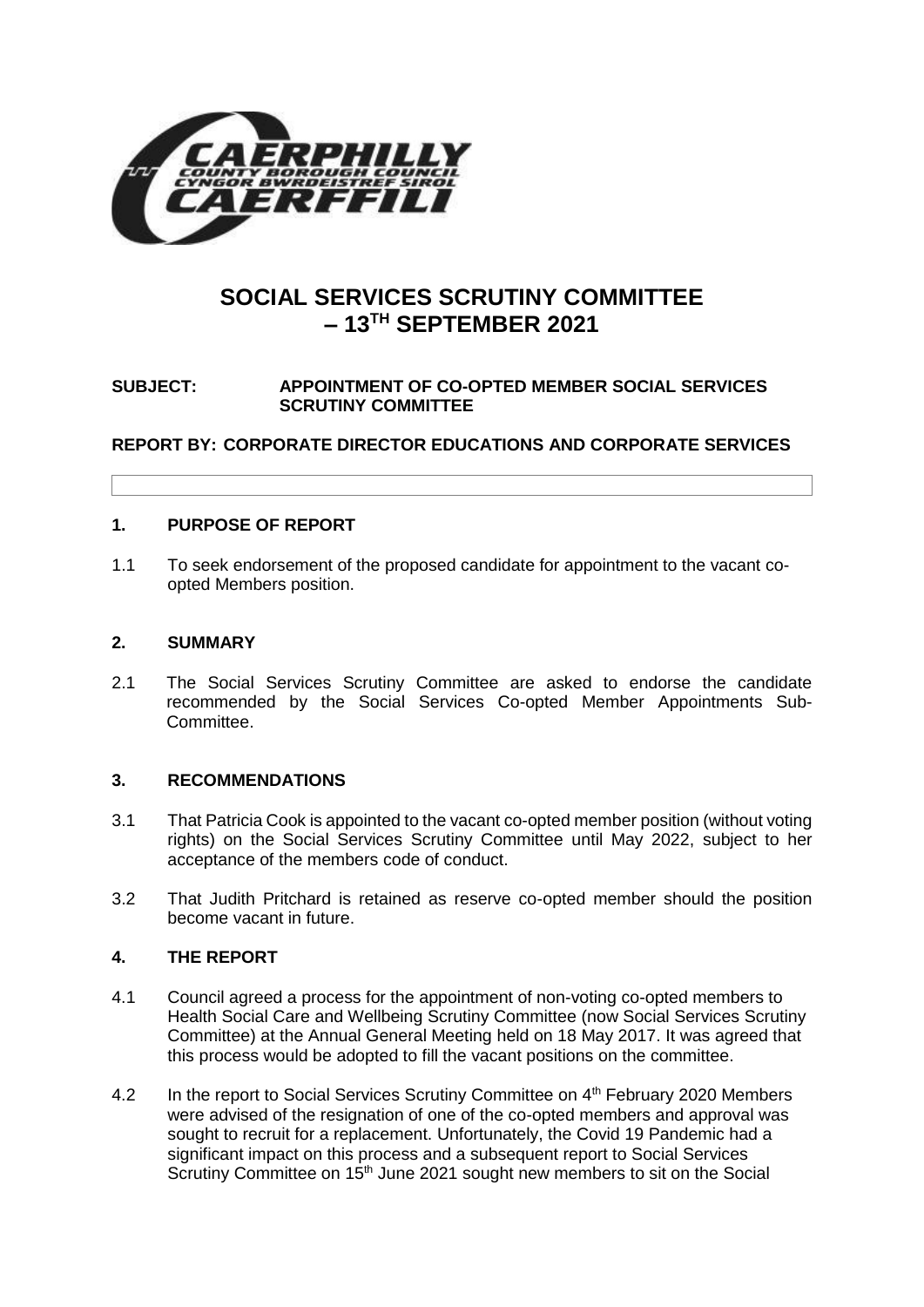Services Co-opted Member Appointments Sub-Committee. As a result, the following Members were appointed:

Councillor Carmen Bezzina, Vice Chair Social Services Scrutiny Committee Councillor Mark Evans, Member of Social Services Scrutiny Committee Councillor Charlotte Bishop, Member of Social Services Scrutiny Committee

- 4.3 Following the approval to recruit in February 2020, a letter was sent to GAVO asking that it be circulated to organisations representing users and carers in the county borough, seeking nominations for the vacant position. A total of three nominations were received. The three nominees were all shortlisted for interview by the subcommittee on  $29<sup>th</sup>$  June and interviewed on  $20<sup>th</sup>$  and  $22<sup>nd</sup>$  July  $2021$ .
- 4.4 The three candidates were nominated by the 50+ Forum and the Carers Network, and the appointments subcommittee were asked to consider their experience skills and knowledge whilst balancing against the range of skills and knowledge already represented on the scrutiny committee. After full consideration the subcommittee unanimously recommend that Patricia Cook is appointed to the vacant co-opted member position due to her long-standing experience as a carer and an understanding of social care sector.
- 4.5 The Social Services Co-opted Member Appointments Sub-Committee was also permitted to suggest unsuccessful interviewees as reserves, should future vacancies arise. In view of the very close interview result the subcommittee unanimously agreed that a recommendation is made to retain Judith Pritchard as a reserve, should a future co-opted member vacancy arise. Mrs Pritchard demonstrated a wide range of experience and understanding of Health and local community service.
- 4.6 The report to scrutiny committee on 4<sup>th</sup> February 2020 highlighted that the vacant position was due to expire in May 2022, as per the decision by Council on 24<sup>th</sup> October 2017. Council agreed that co-opted members would be on a fixed term and aligned to run concurrently with the term of office for each respective administration. It should be noted that all three existing co-opted members may be considered for appointment alongside other nominees in May 2022.

#### 4.7 **Conclusion**

The report sets out the recommendation of the Social Services Co-opted Member Appointments Sub-Committee to appoint Patricia Cook to the vacant co-opted member vacancy and Judith Pritchard as reserve.

#### 5. **ASSUMPTIONS**

5.1 It is a matter for the scrutiny committee to decide if it wishes to appoint to the vacant co-opted member position.

#### 6. **SUMMARY OF INTEGRATED IMPACT ASSESSMENT**

6.1 This report does not require an Integrated Impact Assessment as it relates to a procedural matter agreed by Council on 18th May 2017.

## **7. FINANCIAL IMPLICATIONS**

7.1 There are no financial implications not contained in the report